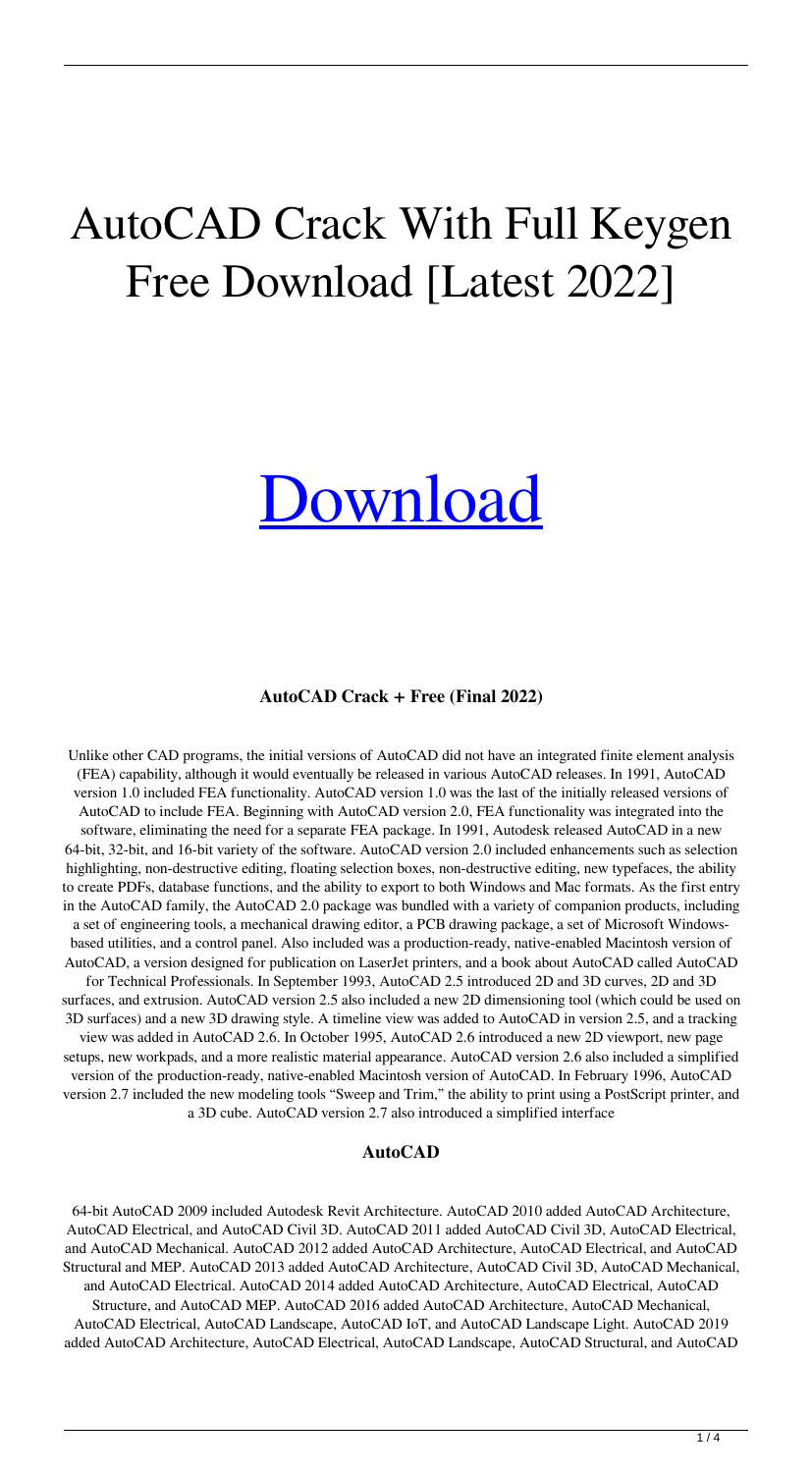MEP. AutoCAD 2020 added AutoCAD Architecture, AutoCAD Electrical, AutoCAD Landscape, AutoCAD Structure, AutoCAD MEP, AutoCAD Construction, AutoCAD Civil 3D, AutoCAD Mechanical, AutoCAD Interior Design, AutoCAD Electrical, AutoCAD Plumbing and Piping, AutoCAD Landscape, AutoCAD IoT, AutoCAD Landscape Light, AutoCAD Office, AutoCAD Architecture, AutoCAD Electrical, AutoCAD Landscape, AutoCAD Structure, AutoCAD MEP, AutoCAD Construction, AutoCAD Interior Design, AutoCAD Plumbing and Piping, AutoCAD Landscape, AutoCAD IoT, AutoCAD Landscape Light, and AutoCAD Office. AutoCAD is an enhanced version of AutoCAD LT, which in turn is an enhanced version of AutoCAD Basic. AutoCAD LT 2008 was the first version of AutoCAD to include a three-dimensional version. AutoCAD LT 2010 contained 5.0 mm topology, 3D and dimensional modeling features. This included raster, vector and topology drawing. In addition to the standard AutoCAD LT functionality, AutoCAD LT 2010 introduced an integrated dimensioning system, allowing 2D and 3D drawings to be viewed together. A basic dimensioning system is also available for AutoCAD LT, with the capability to a1d647c40b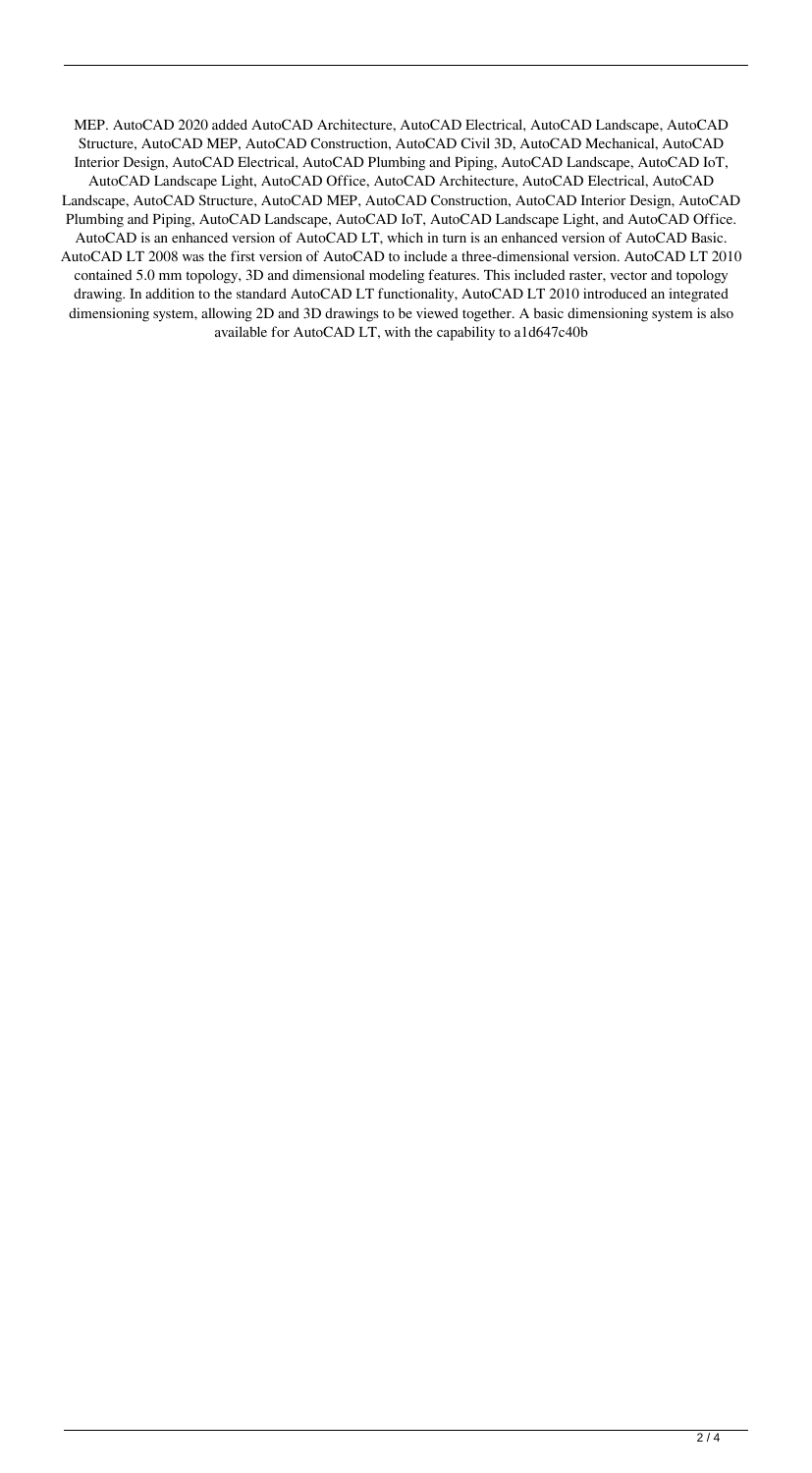### **AutoCAD Crack Activation Code With Keygen [Updated-2022]**

Run the Autocad R20 keygen. Run the Autocad R20 Crack and activate it. Enjoy. The present invention relates to a process for preparing a branched copolymer comprising a linear polyalkylene glycol and a carboxylic ester, and more particularly to a process for preparing a branched copolymer by copolymerization of a polyalkylene glycol which is linear in terms of the polyalkylene glycol skeleton, with a dicarboxylic acid compound having at least one vinyl group in the molecule, in the presence of a catalyst, wherein the polyalkylene glycol skeleton is extended to a branched copolymer by introducing at least one vinyl group into the polyalkylene glycol skeleton. The present invention further relates to a process for preparing an aqueous solution of a branched copolymer comprising a linear polyalkylene glycol and a carboxylic ester, and more particularly to a process for preparing an aqueous solution of a branched copolymer by copolymerization of a polyalkylene glycol which is linear in terms of the polyalkylene glycol skeleton, with a dicarboxylic acid compound having at least one vinyl group in the molecule, in the presence of a catalyst, wherein the polyalkylene glycol skeleton is extended to a branched copolymer by introducing at least one vinyl group into the polyalkylene glycol skeleton, and wherein the aqueous solution of the branched copolymer is obtained by neutralization of the reaction product of the polyalkylene glycol and the dicarboxylic acid compound with an alkali solution. Polyalkylene glycols have a characteristic that the properties vary depending on the position of substituents. For example, polyalkylene glycols having polyoxyethylene groups at the side chains in comparison with those having polyoxypropylene groups are excellent in solubility and are widely used as detergent builders. A branched polyalkylene glycol which comprises polyalkylene glycols and substituted groups at the side chains is more excellent in detergency and is used as a detergent builder. It is also known that the efficiency in detergency is varied depending on the positional structure in the branched polyalkylene glycol. Examples of branched polyalkylene glycols prepared by the known methods include (

#### **What's New in the AutoCAD?**

Drawing guidelines: Create, edit and export guidelines in 2D or 3D. Automatically convert your guidelines to the equivalent offset or move commands, making them even easier to apply. (video: 1:28 min.) Drafting mode in 2D: Go from an AutoCAD drawing to a vector drawing with Drafting mode. Save your drawing in DWG format and specify your desired type of vectorization, then choose the best type of vectorization for your drawing. Drafting mode uses the same technical attributes as other vector editing commands and lets you quickly and accurately edit vector graphics. (video: 1:29 min.) Revit Enhancements: Import 2D and 3D models into your Revit file. Then use its powerful tools to edit your models as you would any other drawing, such as editing edge styles and smoothing faces. (video: 2:19 min.) Fusion Enhancements: Fusion can edit AutoCAD files with characteristics different from those for Revit. You can import AutoCAD DWG files, use them to build meshes and use them to develop surfaces. You can also import drawings into Fusion. It's another way to work more efficiently and easily. (video: 1:39 min.) Image-Based Drawing and Design: When you design large projects, many parts of the drawing can be designed and drawn from the same file. Change one section without impacting the other parts. Now you can use the image-based method to design a large project from a single source file. (video: 1:22 min.) CAD-Plus and DesignSpace Enhancements: CAD-Plus and DesignSpace provide a new level of interaction with AutoCAD, for designing with parametric objects, for managing and comparing views, and for manipulating your drawing from design tools, to the command line and beyond. The new improvements in CAD-Plus include: DesignSpace provides more details about your drawing, such as component attributes and assembly information, while also providing easy access to the information you need. Freehand drawing, which gives you the tools to create directly on a raster or vector image in design space, also lets you freehand draw on an image. Now you can work directly in the image without a separate image file, and then you can easily save your drawing back to AutoCAD with a single command.